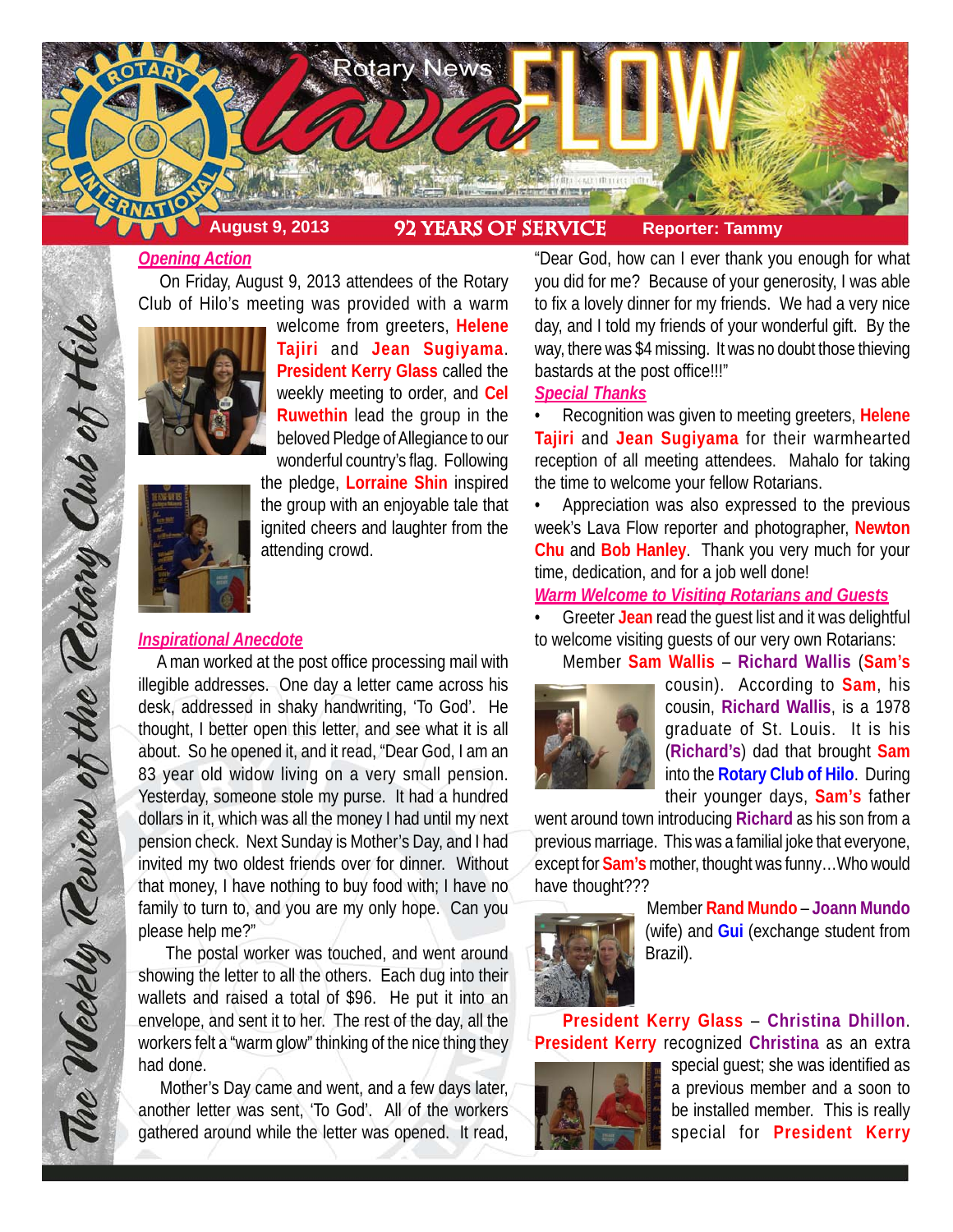#### *Birthdays:*

**Corey Kawamoto** August 1 **Misti Tyrin** August 1 **Sandra Song** August 27 **Jerry Watanabe** August 28

### *Club Anniversary:*

**Kui Costa** August 6 **Wally Wong** August 6 **Cel Ruwethin** August 12 **Lorraine Inouye** August 28

#### *Wedding Anniversary:*

**Glenn & Anne Harris** August 1 **Gail & Gordon Takaki** August 2 **Kui & Ryan Costa** August 2 **Jenny & Richard Johnson August 30** 

#### *Announcements:*

**Thurs. Aug. 15 Hiroshima South Rotarians Arrive Steak Fry/Meeting**

**Fri. Aug. 16 No Meeting**

**Fri. Aug. 23 Julie Mitchell, Ex. Dir. Ku'ikahi Mediation Center**

| President Elect  Richard Johnson              |  |
|-----------------------------------------------|--|
| Immediate Past President  Alan Kusunoki       |  |
| Vice President  Alberta Dobbe                 |  |
|                                               |  |
|                                               |  |
| Sergeant-at-Arms  Cindy Boots                 |  |
|                                               |  |
| Public Relations  Robert Hanley               |  |
| Club Administration  Tom Brown                |  |
| Service Projects  Mitchell Dodo               |  |
| Rotary Foundations  Alan Kusunoki             |  |
|                                               |  |
| International Service  Steve Yoshida          |  |
| Community Service  Wallace Wong               |  |
| New Generations  Glenn Harris                 |  |
| Vocational Service  Bobby Stivers-Apiki       |  |
| Hilo Rotary Club Foundation  John McVickar    |  |
| Hawaii Rotary Youth Foundation  Mitchell Dodo |  |
| The Rotary Foundation  Alan Kusunoki          |  |
|                                               |  |
|                                               |  |
|                                               |  |
| Lava Flow Editor  Tammy Silva                 |  |

because he is also her membership sponsor. **President Kerry** acknowledged that **Christina** knows service above self and has, on several occasions, been tagged as a super member. **President Kerry** expressed that the Board's doubt about inducting **Christina**, as speculated by **Mitch Dodo**, may have indeed been correct when **Christina** "supposedly" accepted the Rotarian ways of living one's life…Good call, **Mitch** ? Following **Christina's** reinstatement process, the group was treated to an onsite wrestling match as **President Kerry** pinned **Christina** with her newly acquired Rotary pin, and, in return, **Christina** pinned **President Kerry** with his very first sponsor pin. Way to go Prez!!! **Christina's** fellow Rotarians



stood and hailed the new member induction event with a hospitable applause, and she was also provided with her very own welcoming

packet that consisted of a certificate of membership, new member ribbon, car decal, theme pin, and the 4-Way Test written in both English and Hawaiian languages (courtesy of Day-Lum Properties…thank you very much **Nancy Cabral**)…We really are a giving team. *Alaska Fishing*

**President Kerry** expressed a heartfelt thanks to **Sam Wallis** for making his (**President Kerry's**) much needed Alaskan fishing trip possible by walking in his shoes and filling in for our club's meetings. During this memorable trip, **Richard** caught a huge 165# halibut…Will this catch be served at the upcoming Lobster Fest??? **President Kerry** and **Richard** have shared 10 years of fishing memories...And there's many more fishing trips to make and fishing tales to tell. What a team!!!

*Announcements & Upcoming Events* for the **Rotary Club of Hilo**…(There is ALWAYS something to do if you're a Rotarian or if you know one!)

# **Hiroshima South Visit**

#### **Thursday, 8/15/13**

-3:05 p.m. 16 adults and 9 children arrive in Hilo

-**"Meet & Greet"** help needed at Hilo Airport; members are requested to park in the gravel lot at the far end of the airport where taxis wait for pickups. **Judy Gibson** plans to contact airport security and obtain permits for vehicles. Greeters will meet the visitors at the bottom of the escalator and give them a real *ALOHA SPIRIT* arrival. Transporters may then relocate their vehicles to the paved lot that is much closer to the airport building. Visitors need to be transported to the Hilo Hawaiian Hotel.

-5:30 p.m. Welcome Steak Fry at Wailoa State Park

-5:45 p.m. - Volunteers are also requested to help pick up and transport our guests to the Steak Fry event at Wailoa State Park, and helpers are also needed to return our guests to the hotel following the Steak Fry event.

-**Judy Gibson** identified that any assistance provided from members of our club for the **Hiroshima South** visit guests will count toward attendance makeup credit.

-Calling ALL helpers…another chance for GIGANTIC makeup credit will be given to members who can aid in taking 4 Japanese visitors to Mauna Kea in a 4-wheel drive vehicle… Question: **Judy**, does this count as attendance credit for the rest of the fiscal year???

-According to **Tom**, there are close to 90 people who will be attending the steak fry event…Talk about reeling them in…We can sure spark a terrific turn out!

-**Theresa English** stood and announced her double booking for the Steak Fry event; she has been scheduled as the Steak Fry's Lava Flow reporter, but, due to her commitment to our club and her many gifted talents, she has been solicited by **Judy** to help in another way at the festive event. **Theresa's** plea for a reporter replacement was answered by **Tammy H. Silva** on the premise that all of her (**Tammy's**) missed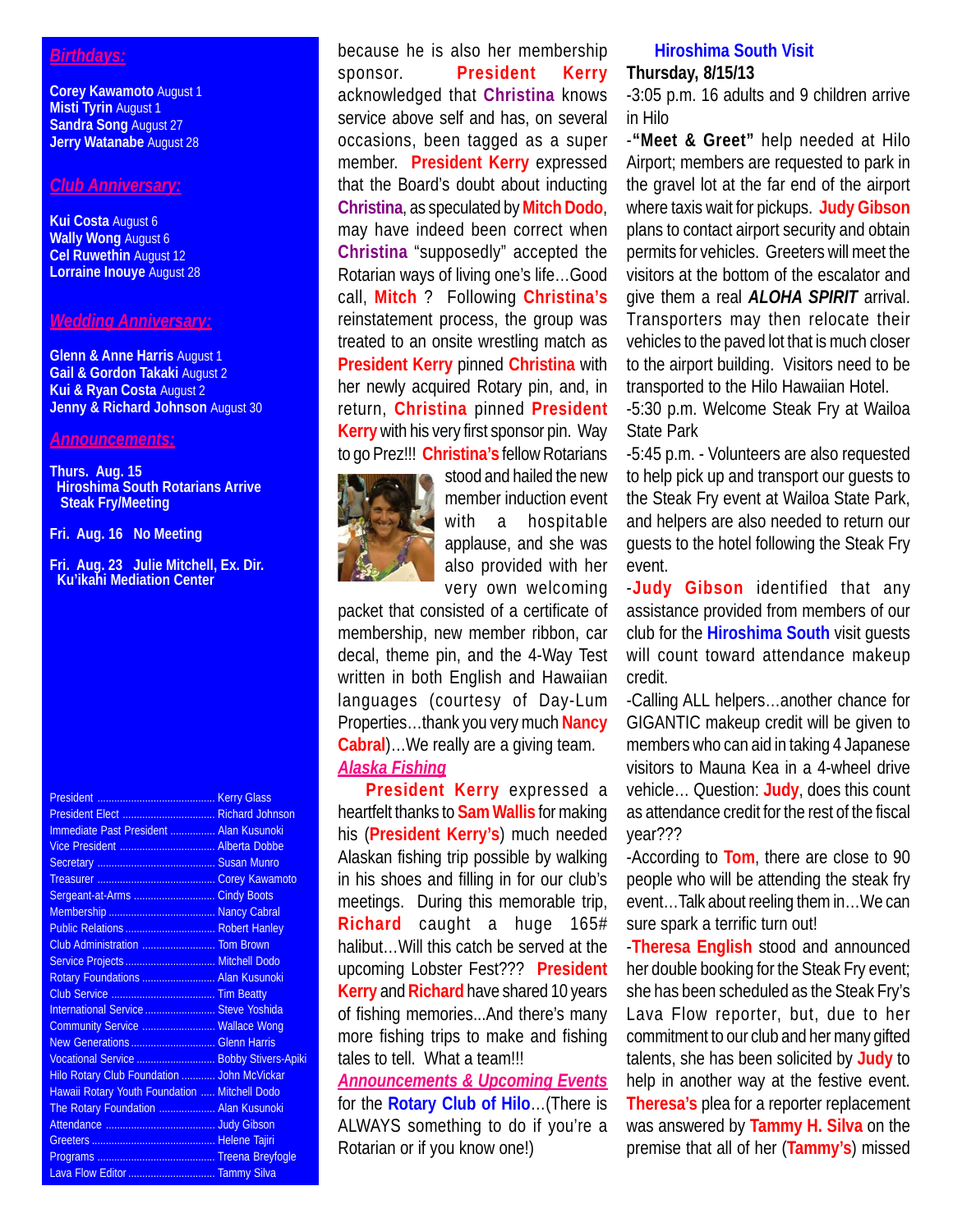attendance would be wiped out with a clean slate. **Tammy's** wishes were granted by **President Kerry** and **Judith Gibson**.

-Nevertheless, former member, **Doug Arnott**, has donated the use of his van… Once a Rotarian, always a Rotarian… Thank you, **Doug**, for continuing to exhibit service above self.

## **Friday, 8/16/13**

-Golf and touring for adults

-6:00 p.m. Farewell Pot Luck at **Helene Tajiri's** house; drivers are needed to help pick up a total of 12 guests at the Hilo Hawaiian Hotel and transport them to **Helene Tajiri's** house for a potluck dinner and social…This sounds like loads of fun, fun, fun.

### **Saturday, 8/17/13**

-Visiting adults leave for Kona

-Children remain in Hilo until Monday morning, 8/19/13

• **Lobster Fest** with the **Rotary Club of Volcano**

Monday, 9/02/13 – BE AWARE THAT THE TICKETS REFLECT THE INCORRECT DATE OF 9/03/13; therefore, please be sure to change the date on the tickets that you sell or inform the individuals who have already purchased tickets to this mouthwatering event.

According to **President Kerry**, the lobster will be cold if you show up on the 3rd of September…So please communicate the date change to everyone and their mother.

**Lobster Fest** HELP is needed: 1) Sell tickets – Please contact **Misti Tyrin** at Misti@daylum.com

2) Gather silent auction items – Please contact **Cindy Boots** at alohabts@hawaiiantel.net or **Sally O'Brien** at Sobrien27@hawaii.rr.com if you have donation items

3) Make salads – See below…THANK YOU KTA SUPERSTORES

4) 4-5 volunteers required on event day \* We (OUR CLUB) get profits from what we sell

**Nancy** to the rescue…A salad

donation was needed for the event, and **Nancy Cabral** identified that she happened to be at the right place at the right time and ran into **Barry Taniguchi**. She told him of the need for a tasty salad to make the **Lobster Fest** complete and pleasing to everyone's taste buds. True to the KTA philosophy with ongoing "commitment to humbly serve the people of our community," **Barry** suggested that a donation request letter be written and addressed to him (**Barry**) and the salad for the **Lobster Fest** will be donated by KTA Superstores.

Unlike the **Brew Fest**, buying tickets to attend the **Lobster Fest** is like donating monies directly to the **Rotary Club of Hilo**. Proceeds from the silent auction goes directly to our club; however, it is not tax deductible…The monies go directly into Secretary **Corey Kawamoto's** checking account…HEY…We are going to ask CU Hawaii for an audit!!! As for the **Brew Fest**, all raised funds go directly to the Foundation instead of our club.

• **Membership & Foundation Seminar** Saturday, 11/02/13 – Mark your calendars and save the date

• **Rotary Hump Day** Wednesday Wednesday, 8/14/13, at 5:30 p.m. Located at Palms Karaoke Bar

Various Rotary Clubs get to drink and make-up; attending this event counts as attendance make-up credit



**Robert Fox** asked, "How did the name **Hump Day** come about?" **President Kerry** answered, "It's called **Hump Day** since it's the middle of the month"

*Club Birthday & Anniversaries* Celebrations and

• Birthday Celebrations - There are no celebrations this week

• Anniversaries - There are no anniversary celebrations this week

• Club Anniversaries

**Kui Costa** & **Wally Wong** celebrated 3 years of club service

They were both inducted on 8/06/ 13…Way to go gang! According to the

duo, 3 years seems like forever *Happy Dollars*



his son's new business endeavor, for his part-time position at Windermere, and he was elated about having a plumber come out to

Ninole to fix his pipes…**Glenn**, for faster service, you can reach **Nancy** at nancyc@daylum.com ?

• **Joe Hanley** generously displayed his gratitude for his son becoming a sniper in the United States of America Army and he celebrated with **\$20** happy dollars; additionally he contributed **\$50** for **Joe** the 3rd's **Paul Harris**. Way to go!!!

• **Robert Fox** was **\$5** happy sine **Joe Hanley** was so kind as to have introduced him (**Robert**) to a young lady who took the time to talk to him, ask him if he was warm enough, and was so kind as to ask him what his favorite radio station was…He verbalized that she might really like him…This certainly sounds like a match made in heaven, **Bob**…She might like you even better if you supported **Joe** and bought a car.

• **Mitch Roth** was **\$20** happy for the



recent success of his older daughter…"The father of the righteous shall greatly rejoice; and he that begetteth a wise child shall have joy of him" ~ Proverbs

23:24.



• **Gail Takaki** celebrated with **\$5** happy dollars for the success of the most recent Big Brother and Big Sister bowling event at Hilo Lanes, held on Saturday, 8/03/13.

• **Russ Oda** was **\$100** happy for his



wife finally returning home from a lengthy trip away from him…OOPS…home (this donation will be directed to **Paul Harris** for

his grandson, **Reese Ching**). Now he can eat a home cooked meal instead of bothering **Naomi Menor** at her work office